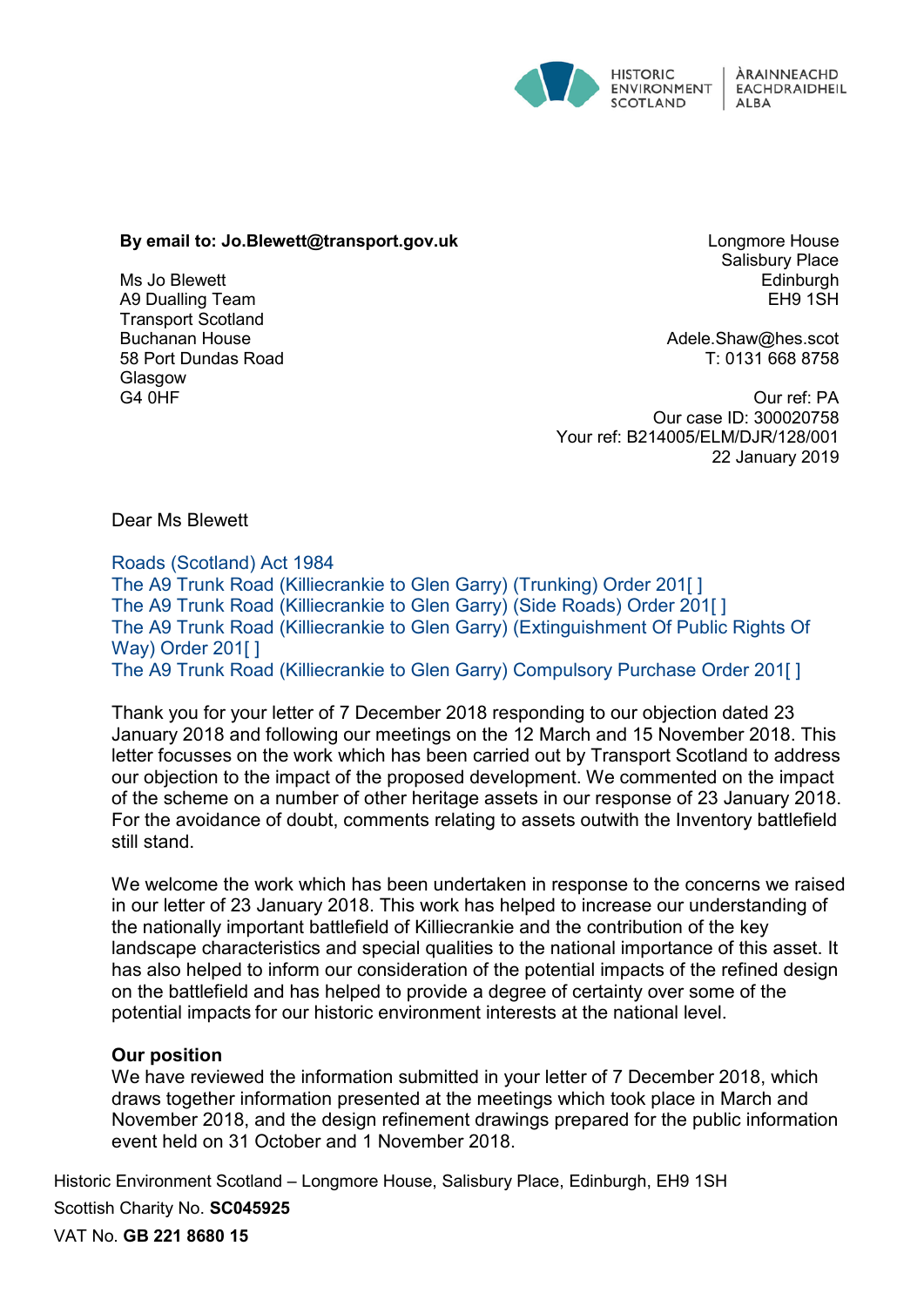

A number of refinements have been made to design of the scheme in order to address the matters set out in our objection letter and to try to reduce the level of impact on the battlefield. That process was informed by the additional archaeological fieldwork which was carried out in 2018.

Additional design work which has been undertaken has resulted in a reduction in the footprint of the earthworks that is substantial and which has reduced the potential for disturbance of battle-related remains and landscape characteristics. This has removed the potential for disturbance from some important parts of the battlefield, such as the terrace in Field F7, and reduced it substantially in others such as Field F9 and Field F1, which were areas occupied by either flank of the Government line.

We note the assessment of these impacts as set out in your letter of 7 December 2018 that the proposed scheme, as amended will continue to have a significant impact on the Inventory battlefield. We agree with that conclusion. Where refinements to the design have not been able to be included in the scheme as currently proposed, this has been for reasons other than reducing impacts on the battlefield such as road safety and landscape impacts. We would advise that in making the Road Orders for this scheme, Scottish Ministers satisfy themselves that impacts on this nationally important asset have been fully taken into account.

However, on balance and based on the refined design as presented in the information identified above, we withdraw our objection to the following aspects of the scheme:

- Sustainable Drainage Features (SuDS) within the inventory battlefield, specifically features identified as SuDS B and the access to SuDS C in the design refinement drawings
- Earthworks design

For these aspects of the proposed development we agree with the conclusions set out in your letter that the proposed scheme, including the design refinements which were made following the additional archaeological fieldwork which took place in the summer of 2018, will still result in a significant impact on the Inventory battlefield. However, we consider that these aspects of the refined design no longer raise historic environment issues in the national interest such that they warrant an objection from Historic Environment Scotland. Detailed comments on these issues can be found in the attached annex.

We also withdraw our objection to:

• Lay-by locations within the Inventory battlefield.

Historic Environment Scotland – Longmore House, Salisbury Place, Edinburgh, EH9 1SH Scottish Charity No. **SC045925** VAT No. **GB 221 8680 15**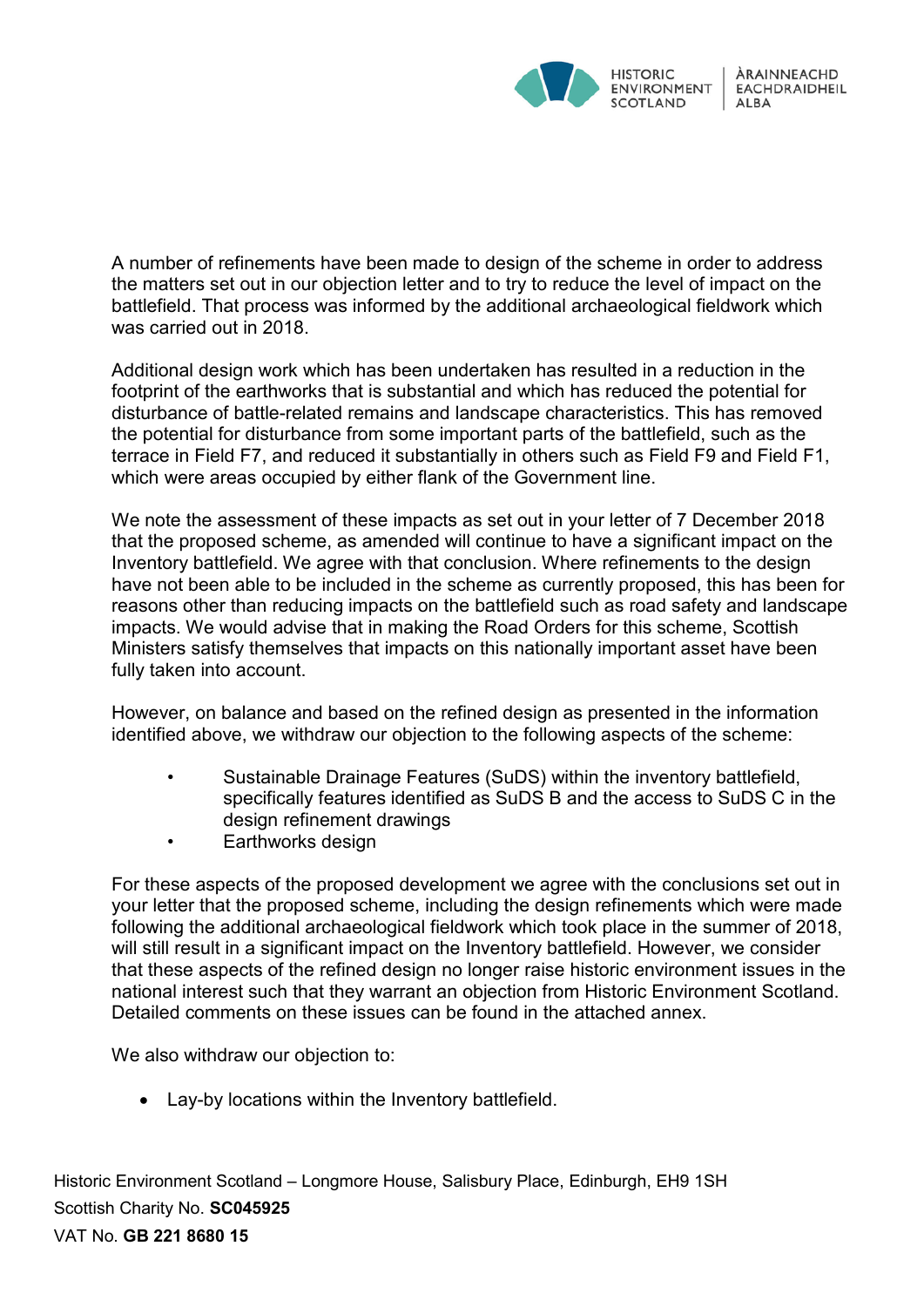

For these matters you have taken the view that driver safety is the over-riding consideration in their spacing and location. We note the proposed lay-bys are not intended to be the enhanced lay-bys which were initially being considered for inclusion within the scheme. Although these elements of the road add to the overall footprint of the road within the Inventory site, we recognise that there is a balance to be struck with other issues. However, the impact of the proposals within the Inventory battlefield remain significant, as acknowledged in your letter. On this basis, we recommend that you continue to explore ways of mitigating the impact of these features.

That said, we have an outstanding concern relating to the following:

• Planting in Field F9 which has been included to compensate for the loss of woodland elsewhere.

We maintain an objection to these proposals.

This aspect of the proposals is likely to have a significant adverse impact on the key landscape characteristics and special qualities of this part of the Inventory battlefield. We consider that this is capable of mitigation and we note from your letter of 7 December 2018 that you have indicated that you would be happy to discuss and review these proposals. We welcome this approach and would be happy to work with you and the other parties identified in your letter on this matter.

As you will be aware, there are other parties who have provided comments on the impact of the proposals on the nationally important historic battlefield of Killiecrankie for their own interests during the consultation process for this project. We recommend that the Scottish Ministers take these views into account as part of the ongoing process of making the Roads Orders for this particular project.

Yours faithfully

**Historic Environment Scotland**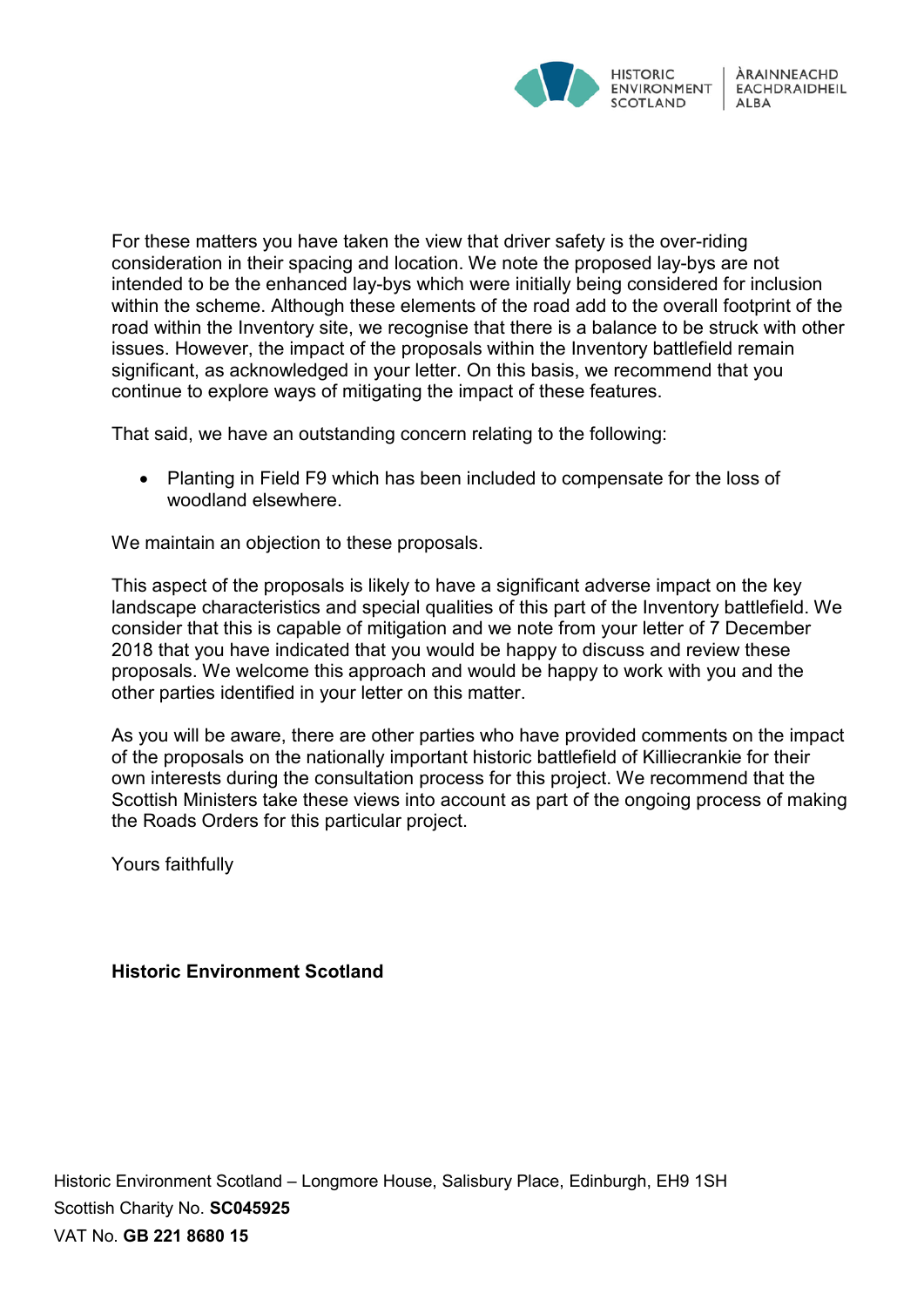

# **Annex**

# **Assessment work and further information**

For ease of reference this response broadly follows the format of and headings set out in your letter. The response does not repeat all relevant sections of our objection letter, for example the description of Killiecrankie Battlefield set out in Annex Section 4, and should be read in reference with our previous letter. In our objection we made several recommendations that are directly relevant to your response and these are summarised below:

- Further survey and fieldwork should be undertaken to provide a fuller understanding of the battlefield.
- Additional visualisations should be provided to allow a fuller understanding of potential impacts on the battlefield.

We advised that this additional information should be used to identify measures to reduce or avoid proposed works that would adversely affect the battlefield, including:

- Removing lay-bys
- Relocation or redesign of a SuDS pond in Field F9
- Reductions in the footprint of landscaping earthworks
- Relocation or redesign of the access road to the SuDS pond in Fields F1 and F2

We also suggested that the additional information might assist in considering if any impacts could be lessened by realignment.

## **Further Archaeological Survey and Fieldwork**

We welcome that further archaeological survey and fieldwork including geophysical survey, trial trenching and metal detecting was undertaken during the summer of 2018. This work has provided us with additional information and has helped to provide some certainty over the potential impacts of the scheme on the Inventory battlefield where this was lacking in the Environmental Statement (ES) published in November 2018.

The reports generated by the work provide useful information and the key results are summarised below:

- Additional trial trenching confirmed that anomalies detected during previous phases of geophysical survey, and tentatively identified as possible burial pits, were geological in origin.
- Additional geophysical survey and trial trenching did not identify any further anomalies or features thought likely to have archaeological potential within the Compulsory Purchase Order area of the proposed scheme.

Historic Environment Scotland – Longmore House, Salisbury Place, Edinburgh, EH9 1SH Scottish Charity No. **SC045925**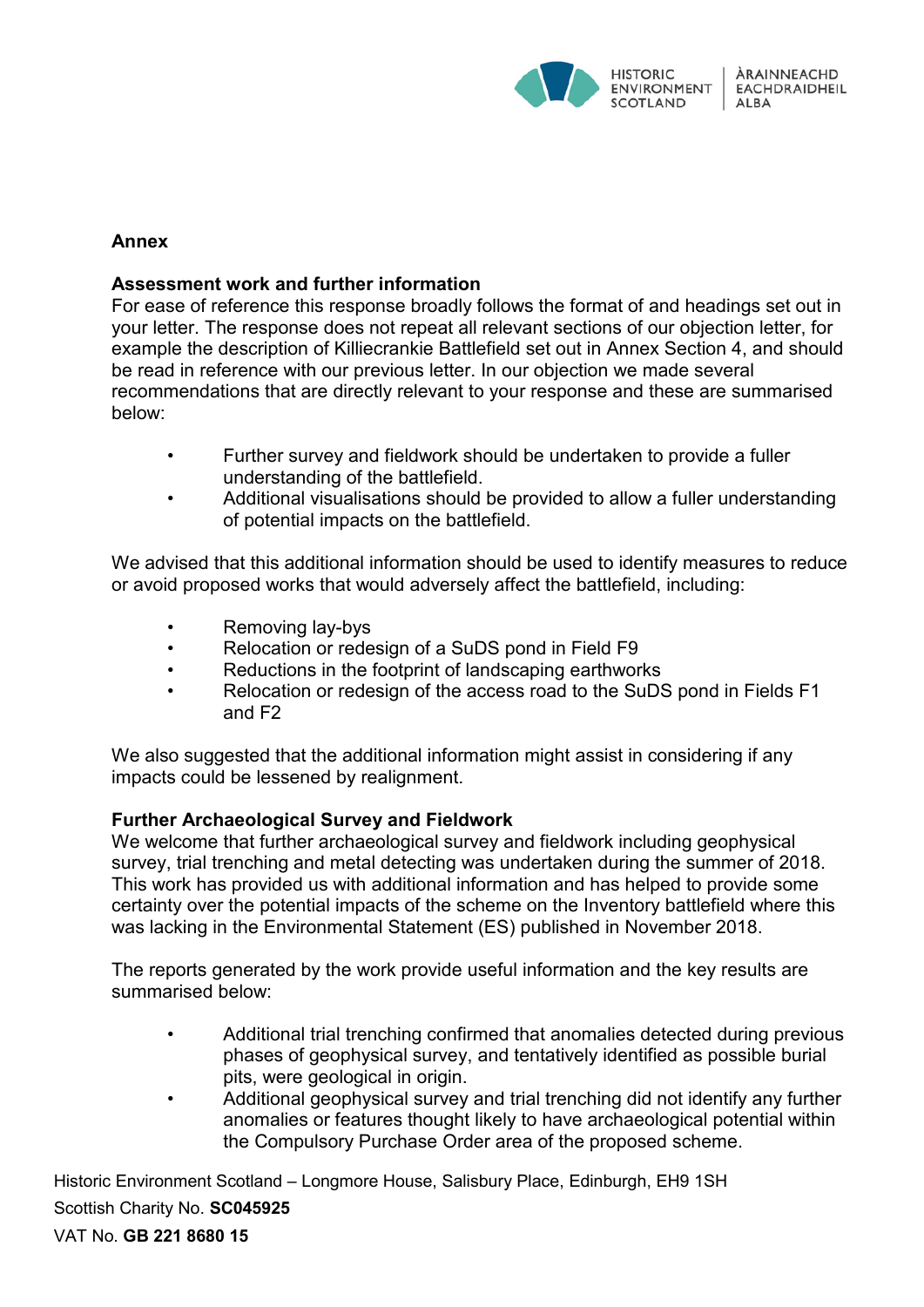

- Additional metal detecting has added to the corpus of information on the battlefield. It has provided more evidence for events during the battle and confirmed the likely importance of terraces to the fighting in Field F7. The survey provided little evidence for fighting to the east of the Allt Girnaig in Skirmish Fields 1 and 2.
- In combination with information generated by previous surveys the results clearly establish that artefacts related to fighting survive in agricultural fields to both the north and south of the current A9. The distribution of these artefacts has provided important information on the extent and nature of fighting during the battle and confirmed that the current A9 cuts through a sensitive part of the battlefield associated with fighting where the Jacobite charge approached and met the Government line.

The additional archaeological work has provided important information that further informs our understanding of the battlefield, including providing a better understanding of the battlefield's archaeological potential. In turn this has allowed us to assess the impact of the refined design in light of this additional information. Particularly important is confirmation that the anomalies identified by geophysical survey in 2016 are geological in origin rather than burial pits. This was a significant uncertainty highlighted in the ES. The results of the additional work provide us with sufficient information to inform our consideration of the potential impacts of the refined scheme on physical remains associated with the battle.

## **Consideration of Key Landscape Characteristics**

We welcome the use of Lidar data and further survey, which has assisted detailed mapping and interpretation of topographic features, such as terraces, which had an important influence on events during the battle and are important landscape characteristics of the battlefield. Features such as these help us to understand how the events of the battle unfolded and are an important part of the national importance of this asset. We also welcome that this information has been combined with other data and interpretative information and is presented in an online ESRI Web Application.

We note that there have been amendments to the extents of two key characteristics as shown on the ES figure 15.4 a and b and amended Figure 15.4 attached to your letter ('North-east of Roan Ruairridh' and 'Terraces to the south of Mains of Orchil and level ground to the south of the A9').

The additional work has refined the identification of key landscape characteristics of the battlefield and provides a robust basis which has informed our consideration of the potential impacts of the scheme on the battlefield landscape.

# **Provision of Additional Photomontages and Visualisations**

Historic Environment Scotland – Longmore House, Salisbury Place, Edinburgh, EH9 1SH Scottish Charity No. **SC045925** VAT No. **GB 221 8680 15**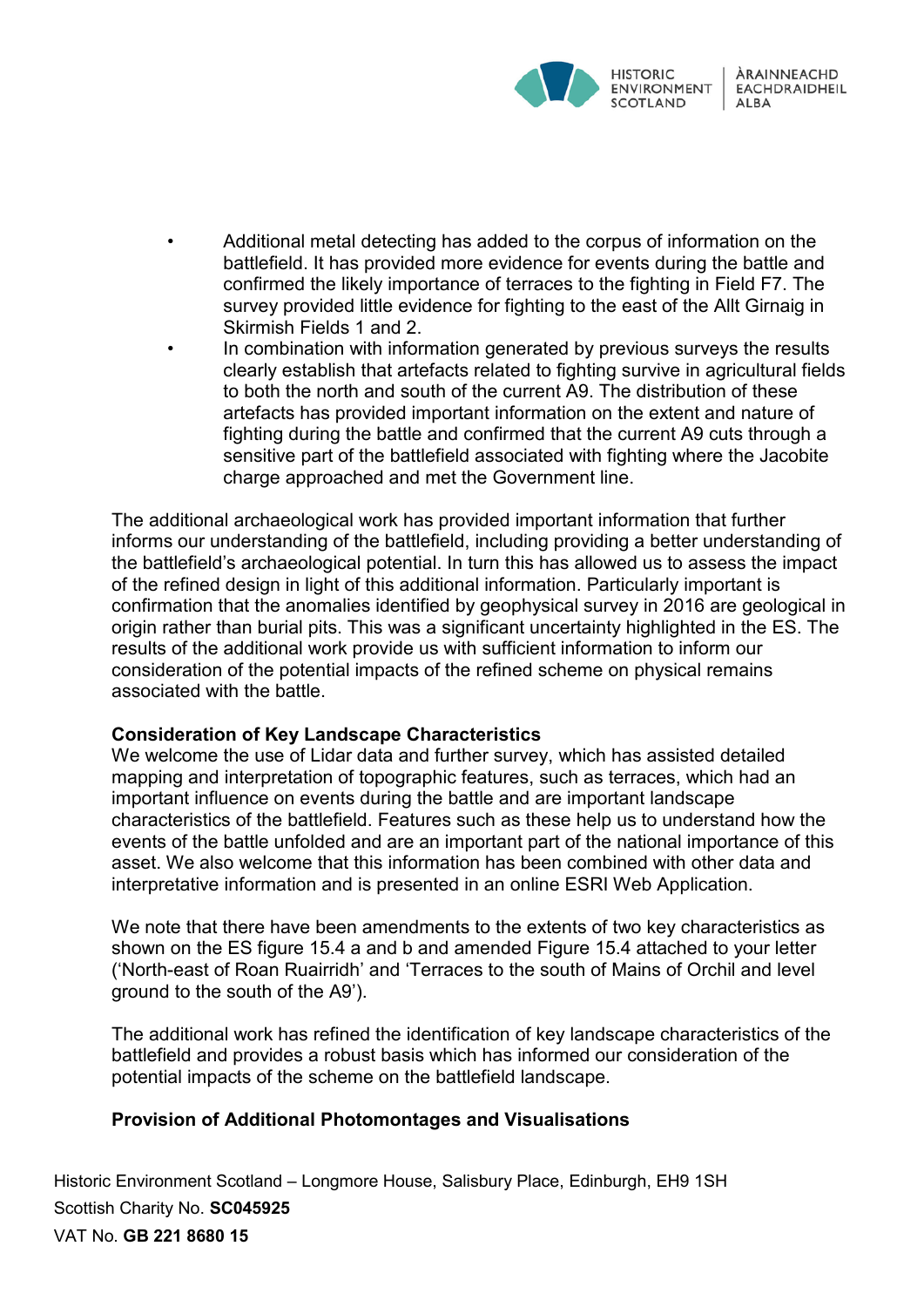

We welcome the provision of additional photomontages. These allow us to better understand the potential visual impacts of the proposed scheme on the battlefield.

## **Alterations to the scheme**

Your letter of 7 December sets out, in some detail, the changes made to the proposals, and your consideration of potential changes, even where these were not pursued. The key elements of this, for our interests, are summarised below.

• *Removing lay-bys planned within the battlefield*

We understand that omission of both a northbound and southbound lay-by in the battlefield has been considered. It has been concluded that this would result in approximately 13km and 7.5km lengths of carriageway without a layby respectively. This would be in excess of recommendations and the inclusion of appropriate and frequent lay-bys is considered necessary for road safety and policing.

Consequently, the amended design includes northbound and southbound laybys of standard layout within the battlefield. A natural stone wall has been introduced to provide some visual screening for the proposed northbound layby.

• *Review of drainage design*

We welcome that the drainage design has been reviewed in order to reduce impacts on the battlefield. The amended design includes removal of a Sustainable Drainage System (SuDS) feature from Field F9, identified as SuDS B on figure 3 of the design refinement drawings and in your letter of 7 December. We understand that this would involve an extended pipe network and an enlarged SuDS feature in Skirmish Field 2. We note that archaeological survey and fieldwork has provided little evidence for fighting in the vicinity of this enlarged feature and it is to the east of the Allt Girnaig and so not in close proximity to the location of the Government line.

• *Refinement of earthworks*

We welcome that the earthwork design has been reviewed and the proposal refined in order to reduce impacts on the battlefield. This has included altering the balance between 'graded out' earthworks, designed to improve integration with surrounding landform, and steepened embankments that reduce the development footprint within the battlefield.

The amended design retains graded embankment slopes in Field F9. We understand that further reductions in the earthworks here would increase the significance of landscape impacts, but that these landscape impacts are different to those considered as part of the battlefield landscape.

Historic Environment Scotland – Longmore House, Salisbury Place, Edinburgh, EH9 1SH Scottish Charity No. **SC045925**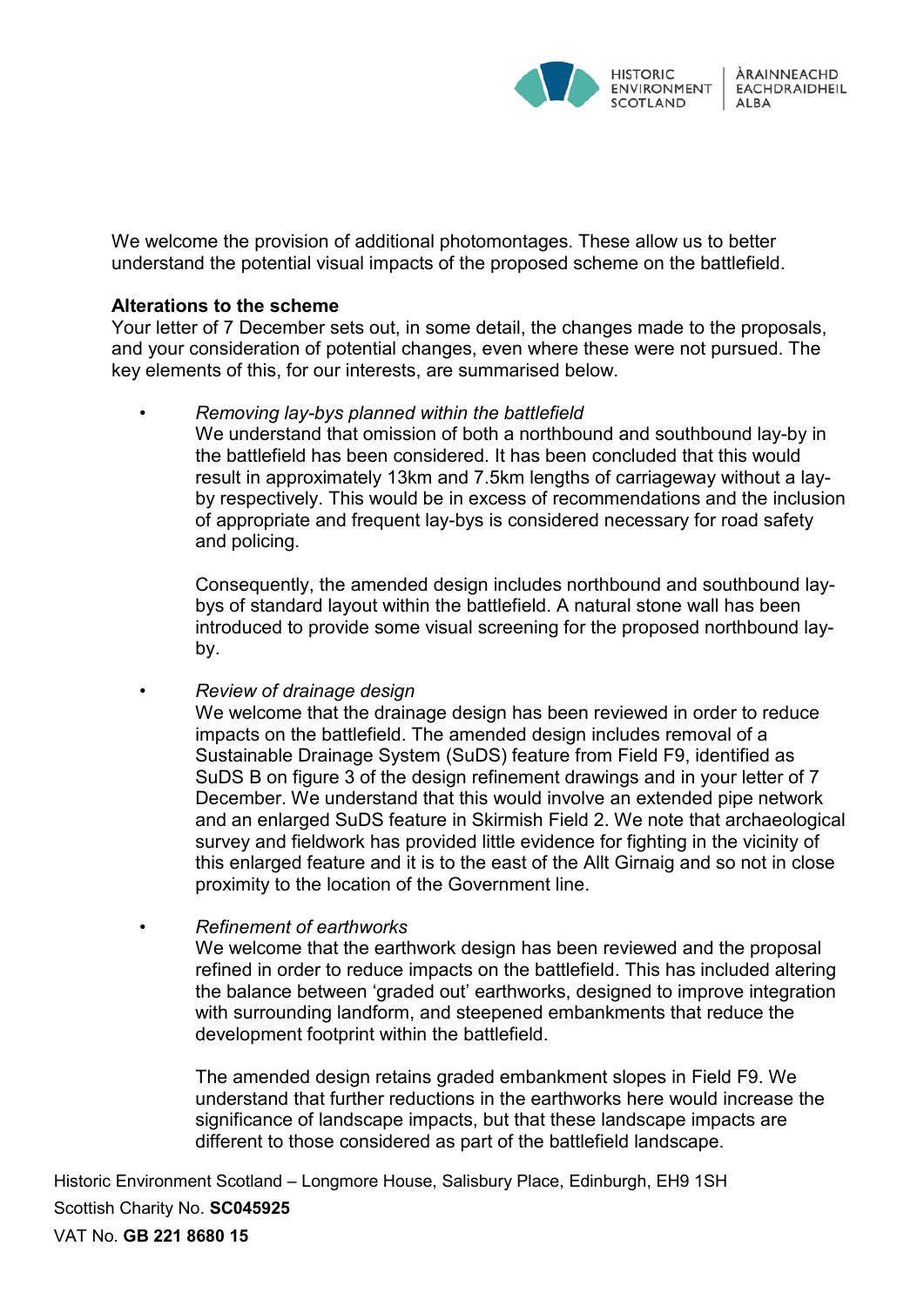

Elsewhere the proposed earthworks have been steepened and a bund removed. As a consequence of the proposed refinements the footprint of the construction works has been reduced by approximately 1.45ha.

## • *Review of SuDS access*

We welcome that there has been further consideration of the location of the access track to the SuDS feature in Fields F1 and F2 in order to reduce impacts on the battlefield. The amended design incorporates refinements to a slip road alignment and its associated earthworks. This, along with steepening of earthworks, has resulted in the proposed access track being between 14m and 29m closer to the proposed mainline and a reduction of the development footprint of approximately 0.8ha.

## **Our assessment of impacts of specific design refinements**

#### *Drainage design*

The amended design would remove the proposed SuDS feature B from Field F9. Artefacts related to the battle have been recovered from Field F9 and this area would have been occupied by the Government's right flank. It is likely that there was hand-tohand fighting here and the Government's right flank offered stiff resistance to the Jacobites. Breaking the line required action from the Jacobite cavalry led by Viscount Dundee, which was an important event during the battle. Excavations associated with the proposed SuDs feature would have disturbed and altered this important part of the battlefield.

The amended design moves the SuDS feature to a less sensitive part of the battlefield and consequently this refinement is effective mitigation that reduces impacts on the battlefield. In addition, we note that the redesign of this element of the project has necessitated a departure from standard design and we welcome the work which has been undertaken to resolve this issue.

## *Laybys and earthwork refinements*

The amended design includes the creation of a northbound layby within Field F9 and graded earthworks that would still result in physical disturbance and very visible changes to topography. Expanding the footprint occupied by the A9 and obscuring more of the topography here would have an adverse impact on this sensitive part of the battlefield and, as noted in your letter, increase a sense of severance of the battlefield.

Mitigating these adverse impacts further by removing the lay-by and steepening the embankments in Field F9 has been considered. This would have reduced the footprint of the proposed scheme still further and consequently further reduced adverse impacts on the battlefield, which we would have welcomed. However, it has been concluded that the

Historic Environment Scotland – Longmore House, Salisbury Place, Edinburgh, EH9 1SH

Scottish Charity No. **SC045925**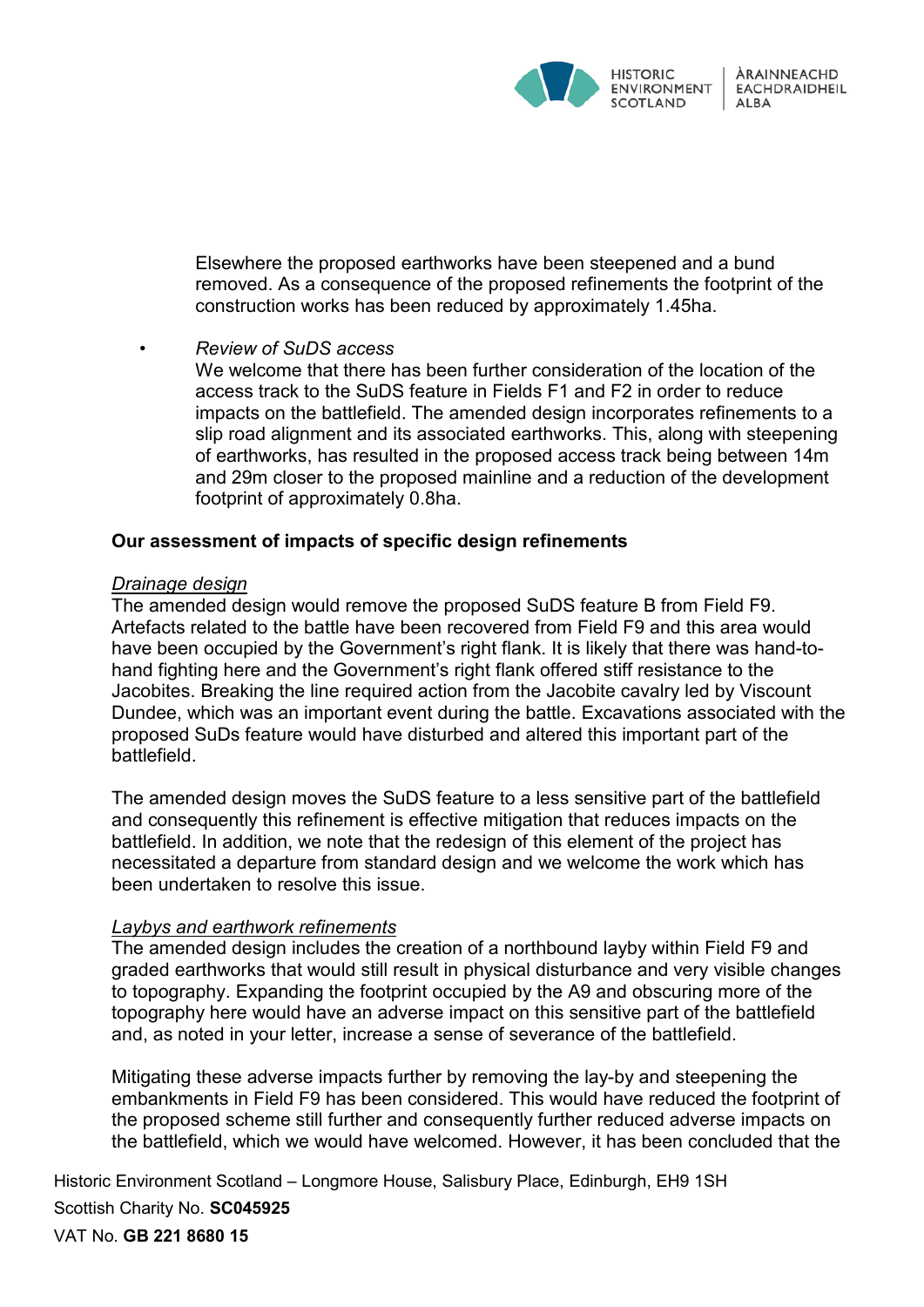

lay-by is required, primarily for safety reasons, and that steepening the embankments would increase landscape impacts.

Design refinements within Field F7 have restricted the construction footprint to land disturbed during the construction of the existing A9 and avoided changes to a terrace in Field F7, which is a sensitive part of the battlefield likely to have had an important influence on events during the battle.

The footprint of the proposed scheme has been reduced in Fields F1 and F2 by reducing the length of a slip road and steepening earthworks. The refined design would still entail some expansion of the existing carriageway. This part of the battlefield was the location of the Government's left flank, which was quickly broken by the Jacobite charge. The battlefield's topography played an important part in this event and changing it would have an adverse effect on a key landscape characteristic of the battlefield. Proposed groundworks also have the potential to impact on any archaeological remains that may be present.

Whilst we welcome the steps taken to reduce the impact of earthworks upon parts of the battlefield, the amended proposals would have a considerable impact. We understand that decisions on whether to mitigate adverse impacts on the battlefield have to take into account other factors that might be concluded to take precedence in some instances, such as the wider landscape impacts noted in your letter.

Works associated with the construction of such earthworks will require ground disturbance. The Environmental Statement, published in November 2018 identifies a requirement for pre-construction landscape and metal detecting surveys. Mitigation items P05-CH9 and P05-CH10 should be implemented in line with these published commitments.

## *Compensatory woodland planting*

Proposed compensatory planting in Field F9 would alter the character of this part of the battlefield from open agricultural land to woodland. We consider that this change would constitute a significant adverse impact on the battlefield. Planting in this location would make it harder to appreciate the topography of this part of the battlefield by masking the landform. At maturity, woodland in this location would obscure its relationship to other parts of the battlefield. Planting would also entail ground disturbance and so have the potential to disturb archaeological remains and artefacts associated with the battle. Metal-detecting in Field F9 has recovered artefacts related to the battle and further remains are likely to be present.

Compensatory planting in Field F9 is undesirable and would have adverse effects on the battlefield, which other design refinements have sought to reduce. Your letter states that you would be prepared to review the proposed planting, subject to consultation with other

Historic Environment Scotland – Longmore House, Salisbury Place, Edinburgh, EH9 1SH Scottish Charity No. **SC045925**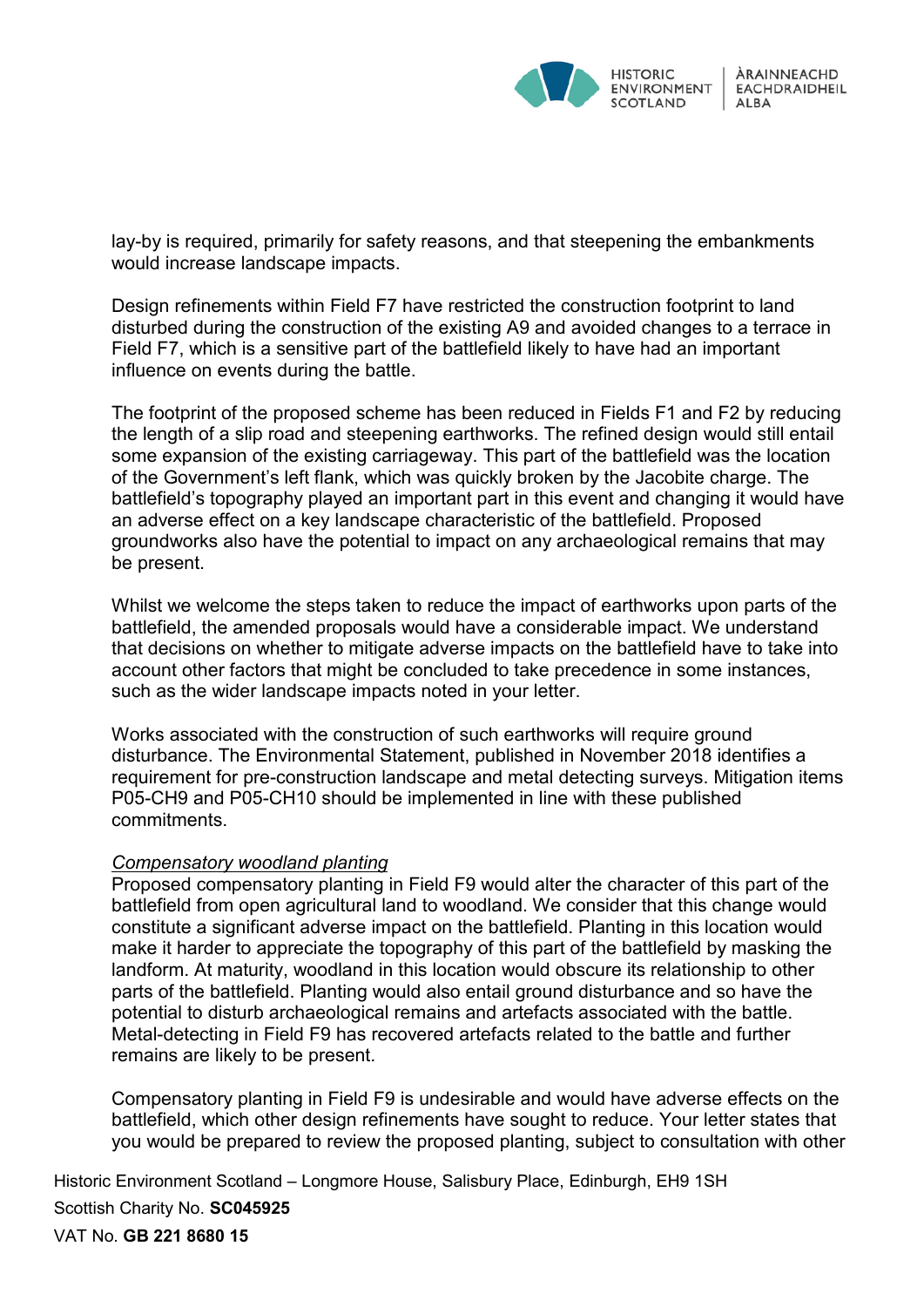

relevant bodies. We would recommend that you progress this review with the aim of relocating any compensatory planting to outside sensitive parts of the battlefield and would be happy to work with you and other relevant bodies to resolve this issue.

The construction footprint in Fields F5 and F6 would be within areas thought to have been previously disturbed during construction of the existing A9. Woodland planting is proposed in the north of Field F3, which is currently pasture. For similar reasons to those offered in relation to Field F9 this would be likely to have adverse impacts on the battlefield. We note that the woodland proposed here is intended to provide screening of the proposed scheme in views from Tomb Clavers, which is a focus for annual remembrance of the battle.

## **Our assessment of overall impact**

We note that, in total, the refined design has reduced the footprint of the construction works within that part of the battlefield between the Allt Chluain and the Allt Girnaig by approximately 2.8ha. We also note that the design refinements have resulted in a greater proportion of the proposed development being located in areas previously disturbed by the construction of the existing A9.

We agree with the conclusion set out in your letter that in light of further evaluation an assessment of the archaeological potential of the battlefield should be lower than that reported in the Environmental Statement. We also agree that there is still potential for objects and archaeological remains associated with the battle, and for other archaeological remains, to be present in previously undisturbed parts of the battlefield.

By reducing the development footprint, we agree that the refined design has avoided impacts on some important parts of the battlefield, in particular the restriction of works in Field F7 to within areas previously disturbed will help to avoid additional impacts to terraces in this area. The refined design has also substantially reduced impacts in other sensitive parts of the battlefield, in particular on the Government's left flank (Fields F1 and F2) and its right (Field F9).

Due to the nature of the overall alignment the proposed works would occur in the central part of the battlefield where the Jacobite charge approached and engaged the Government line. The variable terraces and slopes here had an important influence on the battle as they offered protection to the advancing Jacobites and restricted the opportunities for the Government troops to fire upon them. Artefacts found to the north of the A9 relate to munitions exchanged during the battle. Hand to hand fighting probably occurred along the Government line to the south of the A9. The existing A9 cuts through this central part of the battlefield where topography played a key role in the outcome of the battle and physical remains related to fighting have been found.

Historic Environment Scotland – Longmore House, Salisbury Place, Edinburgh, EH9 1SH Scottish Charity No. **SC045925** VAT No. **GB 221 8680 15**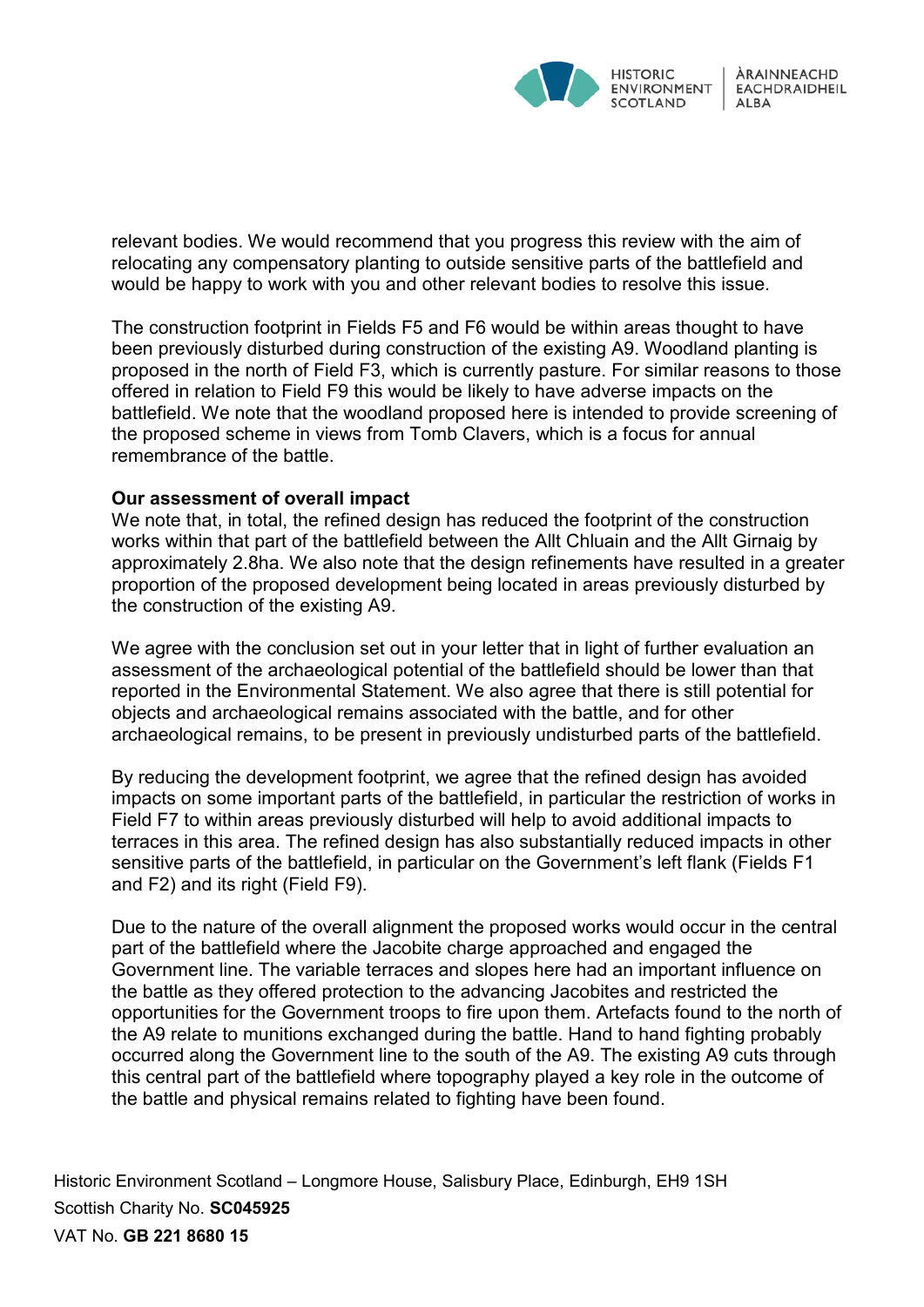

Annex B of your letter notes that cultural heritage has not been assessed as a differentiator between alignment options. We understand this to mean that it is likely that there would be significant impacts on the Inventory battlefield from an online dualling option regardless of whether the works were to take place on either the north or the southbound side of the existing road. The information presented during 2018, and in the Environmental Statement confirmed that distributions of battle-related artefacts, which are a special quality of the battlefield, lie to both north and south of the existing carriageway. As noted above, the balance of evidence suggests that the existing carriageway cuts through a central part of the battlefield where the Jacobite charge approached and engaged the Government line and artefacts related to the fighting are known to exist. The variable terraces and slopes here had an important influence on the battle and the existing A9 cuts through these leaving important elements to both south and north.

On this basis, we conclude that alignment options to either north or south of the existing carriageway within the Inventory boundary would be likely to have comparable adverse impacts on key landscape characteristics and special qualities of the battlefield regardless of whether the overall alignment is to the north or southbound side of the carriageway.

In the amended design the existing footprint associated with the A9 would still be substantially increased and there would be compensatory planting in areas of current pasture to the south of it. This would result in adverse impacts on the landscape characteristics and special qualities of the battlefield. We agree with the conclusion in your letter that the overall significance of potential construction and operation impacts caused by the amended design would not be reduced from that identified in the Environmental Statement and would still be significant. In particular, there would be an increased sense of severance of the battlefield and areas of surviving, original topography, which are important to an understanding of the battle, would be obscured.

## **Our Position**

We objected to the proposed scheme on the 23 January 2018 for its potential impacts on the Killiecrankie battlefield and due to a lack of information in the Environmental Statement. We did not object to the principle of upgrading the A9 or to the principle of online dualling within the battlefield.

The amended design process, informed by the additional archaeological fieldwork which was carried out in 2018, has included consideration as to whether elements of the scheme could be removed from the battlefield or reduced in scale to reduce impacts on the battlefield.

Additional design work which has been undertaken has resulted in a reduction in the footprint of the earthworks that is substantial and which has reduced the potential for

Historic Environment Scotland – Longmore House, Salisbury Place, Edinburgh, EH9 1SH Scottish Charity No. **SC045925**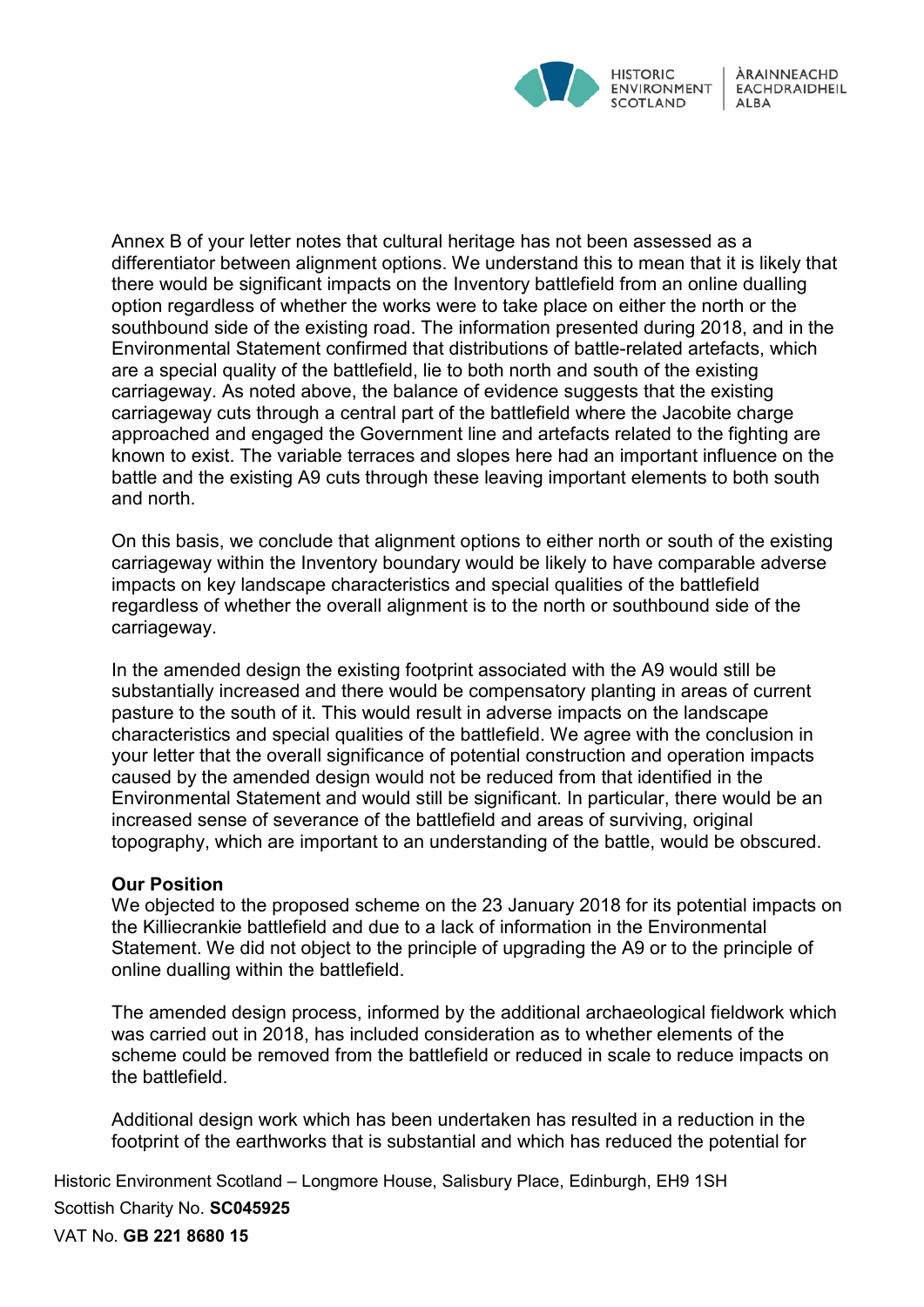

disturbance of battle-related remains and landscape characteristics. The redesign has removed the potential for disturbance from some important parts of the battlefield, such as the terrace in Field F7, and reduced it substantially in others such as Field F9 and Field F1, which were areas occupied by either flank of the Government line.

On balance and based on the refined design, we withdraw our objection to the following aspects of the scheme

- Sustainable Drainage Features (SuDS) within the inventory battlefield, specifically features identified as SuDS B and the access to SuDS C in the design refinement drawings
- Earthworks design

For these aspects of the proposed development we agree with the conclusions set out in your letter that the proposed scheme, including the design refinements which were made following the additional archaeological fieldwork which took place in the summer of 2018, will still result in a significant impact on the Inventory battlefield. However, we consider that these aspects of the refined design no longer raise historic environment issues in the national interest such that they warrant an objection from Historic Environment Scotland.

We also withdraw our objection to:

Lay-by locations within the Inventory battlefield.

For these matters you have taken the view that driver safety is the over-riding consideration in their spacing and location. We note the proposed lay-bys are not intended to be the enhanced lay-bys which were initially being considered for inclusion within the scheme. Although these elements of the road add to the overall footprint of the road within the Inventory site, we recognise that there is a balance to be struck with other issues. However, the impact of the proposals within the Inventory battlefield remain significant, as acknowledged in your letter. On this basis, we recommend that you continue to explore ways of mitigating the impact of these features.

Throughout the design process we have highlighted that it is important that the footprint of the scheme and its associated works is minimised within sensitive parts of the battlefield as this will reduce adverse impacts. With regard to the earthworks associated with the scheme, there would still be a significant impact on the Battle of Killiecrankie. We also note that proposed planting within Field F3 is intended to provide screening from Tomb Clavers, where commemorative events are held.

We note your conclusions that this is to be achieved in balance with competing demands such as road safety and reducing landscape or visual impacts. On this basis, we would advise that in making the Road Orders for this scheme, Scottish Ministers satisfy

Historic Environment Scotland – Longmore House, Salisbury Place, Edinburgh, EH9 1SH Scottish Charity No. **SC045925**